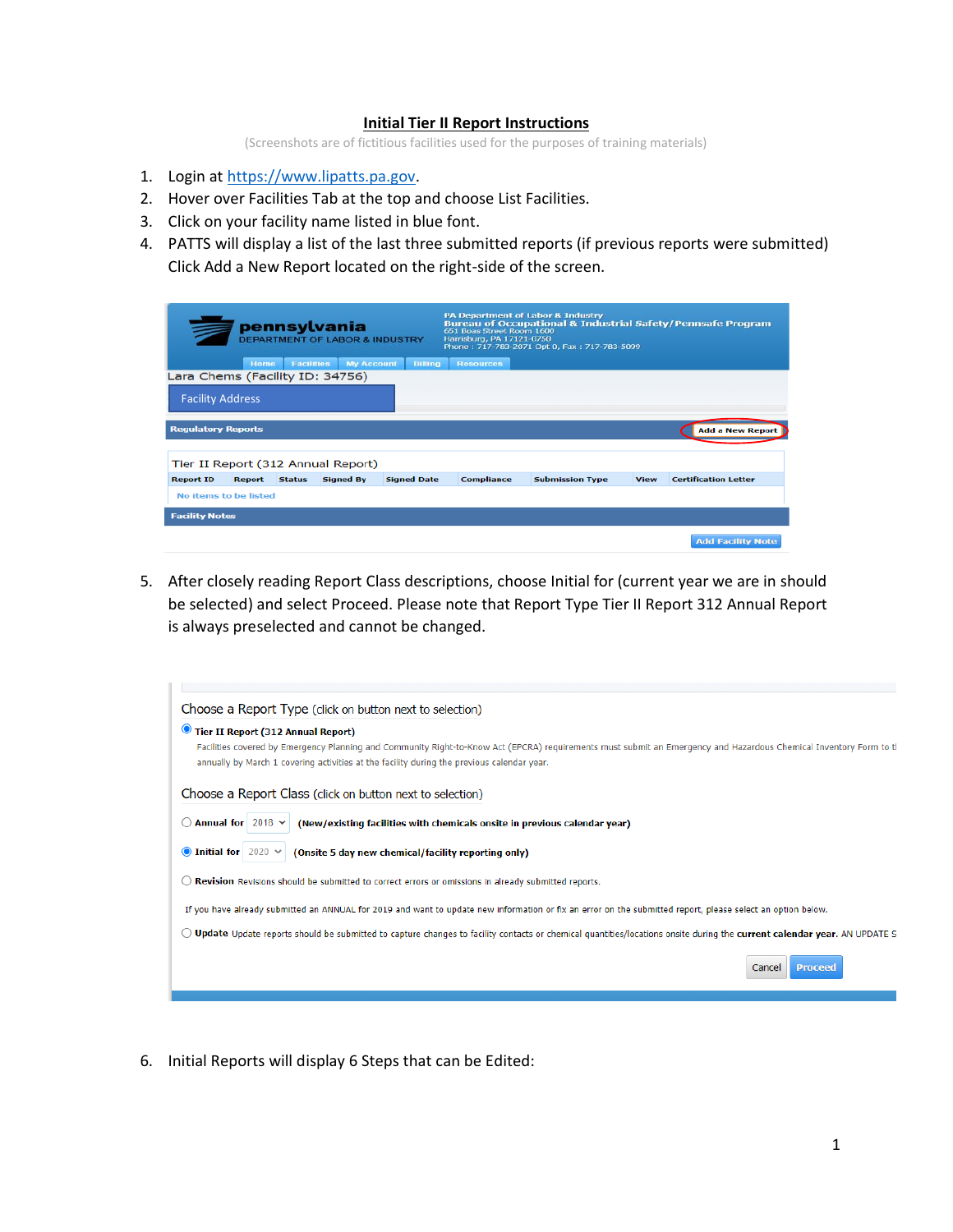

Step 1: Facility Information- Click Edit on right-side of screen to edit the facility details if needed.

## Step 2: **An Initial Report requires you to add a new chemical. If you do not add a new chemical, the system will not allow you to submit the report.**

Chemical Information- Click Add Chemicals to add a new chemical, Import Chemicals to import chemical information from other facilities you might report for e.g. a parent company that has the same chemical.

- Choose the trashcan symbol to delete a chemical from list.
- Choose the Edit symbol to Edit chemical previously reported. Use this option to change Chemical Descriptions, Chemical State, Chemical Format; select Trade Secret if needed, Physical and Health hazards; Remove SDS/MSDS and replace with new SDS; Update Chemical Quantity, Location, Number of Days onsite, and Confidentiality of Storage Location. Gallon to pounds converter tool and Latitude and Longitude Coordinate tool are available in this section as well.

|                                                                  | <b>Step 2: Review Chemical Inventory</b>                                        |                     | Total: 1<br>HSS 0                | EHS>TPQ: 0                    |                                  |   | <b>Add Chemicals</b> |              | <b>Import Chemicals</b>             |  |
|------------------------------------------------------------------|---------------------------------------------------------------------------------|---------------------|----------------------------------|-------------------------------|----------------------------------|---|----------------------|--------------|-------------------------------------|--|
| <b>Chemical List</b>                                             |                                                                                 |                     |                                  |                               |                                  |   |                      |              |                                     |  |
|                                                                  | Back $\bullet$<br>All A B C D E F G H I J K L M N O P Q R S T U V W X Y Z Other |                     |                                  |                               |                                  |   |                      | Q            |                                     |  |
| <b>CAS</b><br><b>No</b>                                          | ▲ Chemical Name                                                                 | <b>Pure/Mix EHS</b> |                                  | <b>Max Daily Amt</b><br>(lbs) | <b>EHS Exceeds</b><br><b>TPQ</b> |   | Edit Delete Is       |              | <b>Last Modified</b><br><b>Date</b> |  |
|                                                                  |                                                                                 |                     | $\boldsymbol{\mathrm{v}}$<br>All |                               |                                  |   |                      |              |                                     |  |
| 7722841                                                          | Hydrogen peroxide (Conc.<<br>52%                                                | Pure                | Non-EHS                          | 10000                         | <b>No</b>                        | 國 | ŵ                    | $\checkmark$ | 2/11/2020<br>12:36:50 PM            |  |
| $\boldsymbol{\mathrm{v}}$<br>10<br>Total Results:1 Rows per page |                                                                                 |                     |                                  |                               |                                  |   |                      |              |                                     |  |

• Chemical Name in SDS section is where you select Remove and can then select Add to attach a new SDS (see below).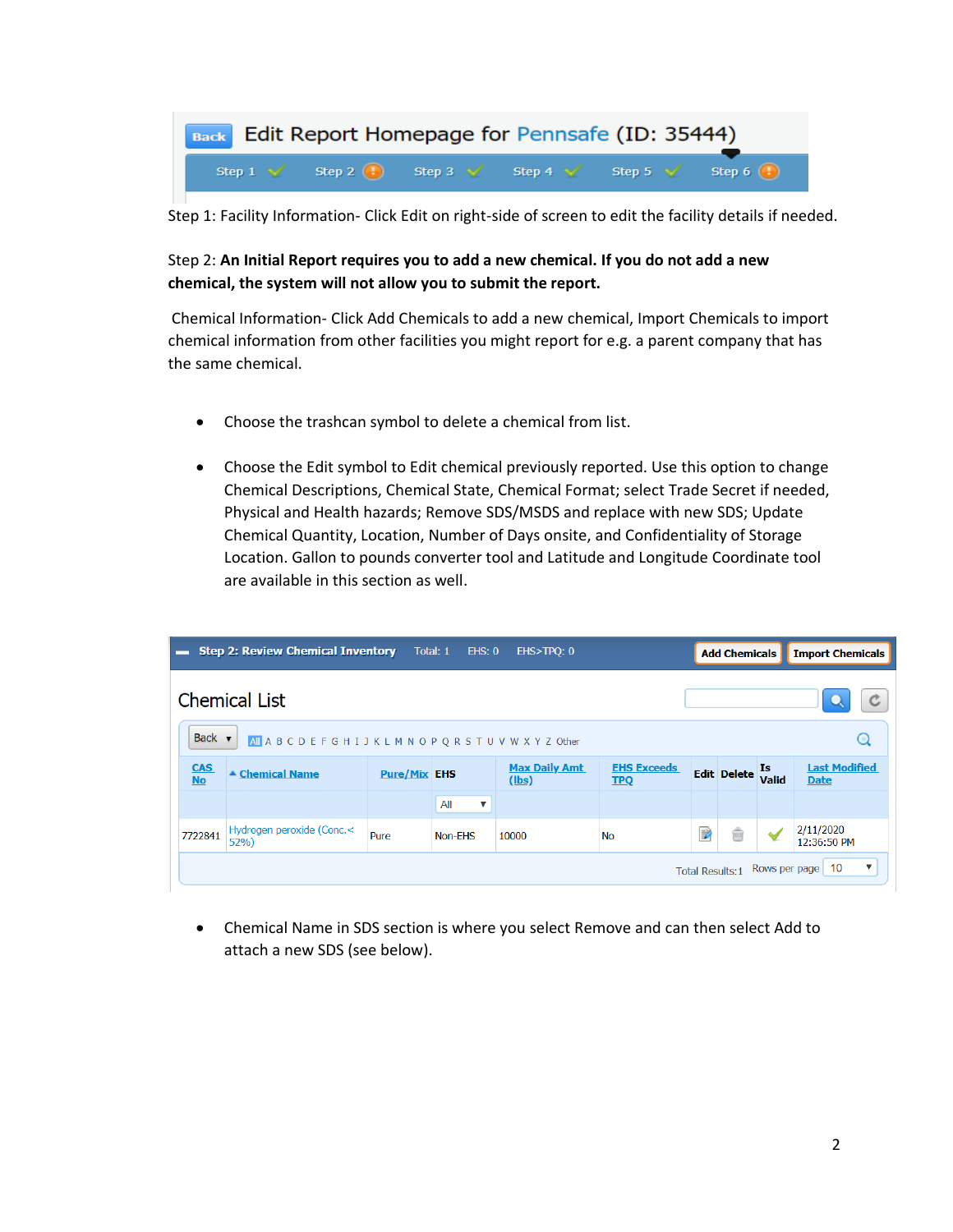| Inventory & Storage<br>Chemical Description                                                                                      |                                                                                                                                                                                                                                                                                                                                                                                                 |
|----------------------------------------------------------------------------------------------------------------------------------|-------------------------------------------------------------------------------------------------------------------------------------------------------------------------------------------------------------------------------------------------------------------------------------------------------------------------------------------------------------------------------------------------|
| <b>Chemical Description</b><br><b>Search by CAS/Chemical Name</b>                                                                | Physical and Health Hazards *<br><b>Physical Hazards</b><br><b>Check all that apply</b>                                                                                                                                                                                                                                                                                                         |
| CAS Number (If no CAS, type N/A) *<br>Chemical Name *<br>7722-84-1<br>Hydrogen peroxide (Conc.< 52%<br>Substance is Trade Secret | Combustible dust<br>Corrosive to metal<br>Organic peroxide<br>□ Oxidizer (liquid, solid or gas)<br><b>Explosive</b><br>Flammable (gases, aerosols, liquids, or solids) Pyrophoric (liquid or solid)<br>Gas under pressure<br>Pyrophoric gas<br>Hazard Not Otherwise Classified (HNOC)<br>Self-heating                                                                                           |
| <b>Chemical State</b><br><b>Check all that apply</b>                                                                             | Self-reactive<br>In contact with water emits flammable gas<br><b>Health Hazards</b><br><b>Check all that apply</b>                                                                                                                                                                                                                                                                              |
| State *<br>Solid<br>$\blacktriangleright$ Liquid<br><b>Gas</b>                                                                   | Acute toxicity (any route of exposure)<br>Reproductive toxicity<br>⋒<br>Respiratory or skin sensitization<br>Aspiration hazard<br>Carcinogenicity<br>Serious eye damage or eye irritation<br>Germ cell mutagenicity<br>Simple asphyxiant<br>Hazard Not Otherwise Classified (HNOC)<br>Skin corrosion or irritation<br>Specific target organ toxicity (single or<br>repeated exposure)<br>$SDS*$ |
| <b>Chemical Format</b>                                                                                                           | Attach SDS *<br>Cacodylic Acid SDS.pdf (Remove)                                                                                                                                                                                                                                                                                                                                                 |
| Pure/Mixture *<br><b>EHS Name Search by EHS Name</b><br>$\blacktriangleright$ Pure<br><b>Mixture</b><br>$\Box$ EHS               | See Notes on Reporting Chemicals at top of this page.                                                                                                                                                                                                                                                                                                                                           |
|                                                                                                                                  |                                                                                                                                                                                                                                                                                                                                                                                                 |

Step 3: Review Subject to Status- Choose Edit if changes are needed and save.

Step 4: Review Report Contacts- Choose Edit if changes are needed. If a Regulatory/Emergency Contact is deleted, the system will require you to enter another Regulatory/Emergency contact

Step 5: Review Attachments- Choose Edit if changes are needed. If Edit is selected, the options below will display. Attachments can be removed and replaced as needed. If site plan has not changed since last submission, you must validate that it is still valid. Select Save.

| <b>Step 5: Review Attachments</b><br>-                                                                         |                       | Edit                         |
|----------------------------------------------------------------------------------------------------------------|-----------------------|------------------------------|
| You have changed or deleted chemicals. Click here to confirm the Site Plan is valid or Upload a new Site Plan. |                       |                              |
|                                                                                                                |                       |                              |
| <b>Attachment</b>                                                                                              | File                  | <b>Browse File to Upload</b> |
| Site Plan (Map) *                                                                                              | Site Map.pdf (Remove) |                              |
| <b>Site Coordinate Abbreviations</b>                                                                           |                       | Choose File No file chosen   |
| <b>Safequard Measures</b>                                                                                      |                       | Choose File No file chosen   |
| Facility Emergency Response Plan                                                                               |                       | Choose File No file chosen   |

\*\* Siteplan required for Annual, Revision, and Initial submission(s).